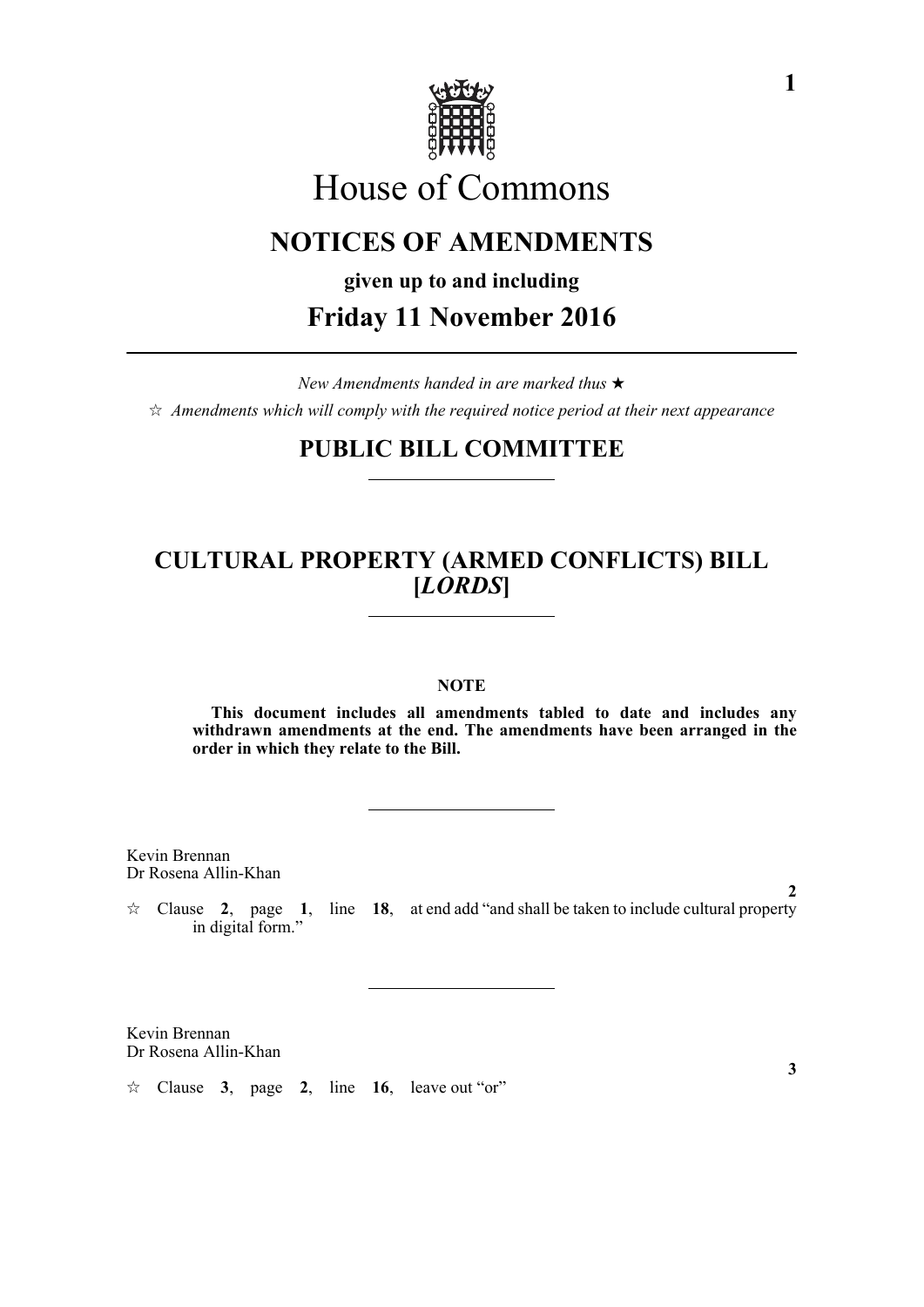Kevin Brennan Dr Rosena Allin-Khan

 $\approx$  Clause **3**, page **2**, line **17**, at end insert ", or (c) a foreign national serving under the military command of the UK Armed Forces."

Kevin Brennan Dr Rosena Allin-Khan

 $\approx$  Clause **3**, page **2**, line **17**, at end insert "or if the act was committed by a private military contractor or an individual employed by a private military contractor, including persons contracted to the UK armed forces."

Kevin Brennan Dr Rosena Allin-Khan

- $\approx$  Clause 8, page 5, line 5, at end insert—
	- "( ) Where cultural property is in a digital form, the cultural emblem may be displayed in a digital format."

Kevin Brennan Dr Rosena Allin-Khan

Clause **17**, page **8**, line **12**, leave out "or having reason to suspect"

#### Victoria Borwick

 $\angle$  Clause 17, page 8, line 12, leave out "having reason to suspect" and insert "believing"

**7**

**1**

**4**

**5**

**6**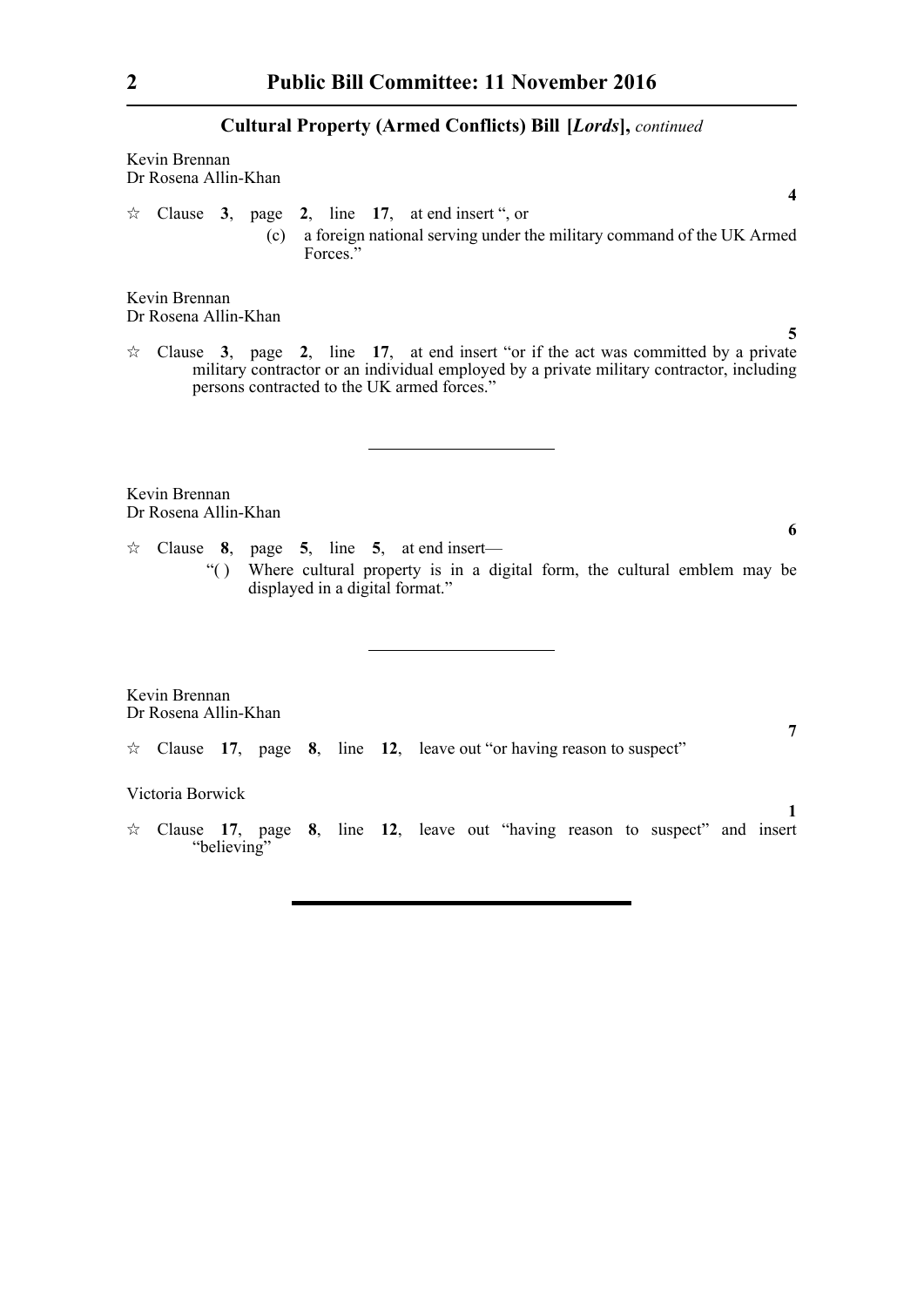#### *NEW CLAUSES*

Kevin Brennan Dr Rosena Allin-Khan

 $\vec{x}$  To move the following Clause—

#### **"Enforcement: costs**

- (1) The Secretary of State shall lay before Parliament each year a report setting out the costs incurred by the following bodies in fulfilling the requirements of this Act—
	- (a) the cultural property protection unit within the Ministry of Defence,
	- (b) Border Force,
	- (c) the Arts and Antiquities Unit of the Metropolitan Police,
	- (d) UK police authorities, and
	- (e) any other publicly funded body carrying out functions for the purposes of cultural protection under this Act.
- (2) The first report under subsection (1) shall be laid within 12 months of this Act being passed.
- (3) Reports laid under this section shall include an account of how bodies specified under subsection (1) communicate and cooperate with each other in protecting cultural property in compliance with this Act."

Kevin Brennan Dr Rosena Allin-Khan

 $\vec{x}$  To move the following Clause—

#### **"Report on topics for updated Protocol**

Within 12 months of the passing of this Act, the Secretary of State shall publish a report setting out the UK's priorities for topics to be included in an updated protocol to the 1954 Hague Convention."

Kevin Brennan Dr Rosena Allin-Khan

 $\vec{x}$  To move the following Clause—

#### **"Cultural property: duty to provide information**

(1) Auctioneers and traders within the United Kingdom shall have a duty to provide buyers and potential buyers of items of cultural property (including antiques, cultural artefacts and artworks) with information to enable buyers and potential buyers to decide whether the item has been unlawfully exported within the meaning of section 17 of this Act.

**NC1**

**NC2**

**NC3**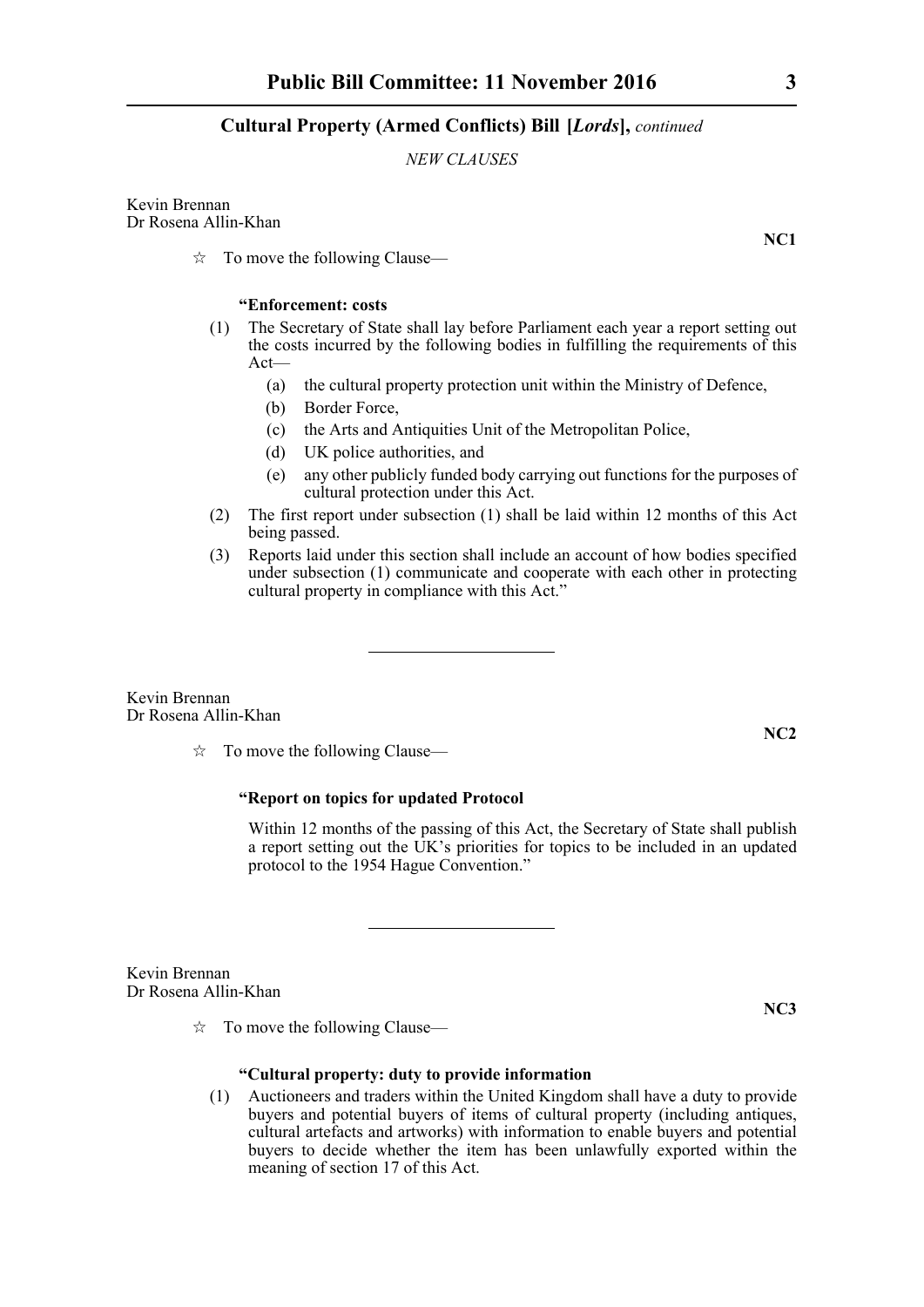- (2) The Secretary of State may make regulations specifying the nature of the information to be provided under subsection (1).
- (3) Regulations under this section—
	- (a) shall be made by statutory instrument, and
	- (b) may not be made unless a draft has been laid before and approved by resolution of each House of Parliament."

Kevin Brennan Dr Rosena Allin-Khan

 $\vec{x}$  To move the following Clause—

#### **NC4**

#### **"Safeguarding cultural property**

At the end of the period of one year following the passing of this Act, the Secretary of State shall lay a report before each House of Parliament on which cultural properties situated within the UK have been listed as protected by this Act, and how the Government has safeguarded them against the foreseeable effect of an armed conflict, in accordance with Article 3 of the Convention."

Kevin Brennan Dr Rosena Allin-Khan

 $\vec{x}$  To move the following Clause—

#### **"Cultural Protection Fund**

At the end of the period of one year following the passing of this Act, and every two years thereafter, the Secretary of State shall lay a report before both Houses of Parliament on the work of the Cultural Protection Fund in supporting the implementation of the Hague Convention for the Protection of Cultural Property in the Event of Armed Conflict of 1954 and the Protocols to that Convention of 1954 and 1999."

**NC5**